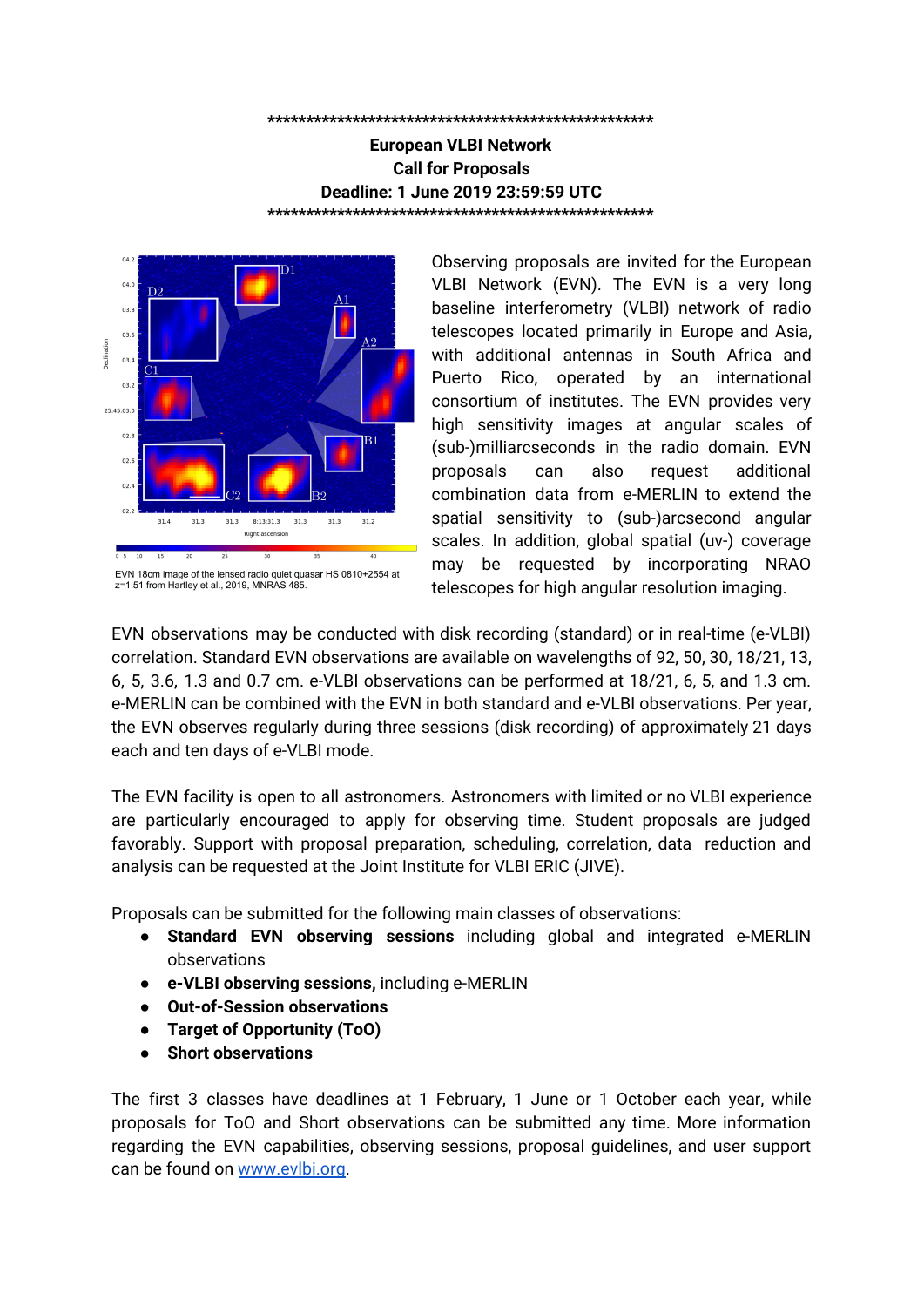#### **Large EVN Projects**

The EVN Programme Committee (PC) encourages the submission of large proposals (>48 hrs); these will be subject to more detailed scrutiny, and the EVN PC may, in some cases, attach conditions on the release of the data. There is in principle no upper limit to the size of an EVN large proposal and projects of more than one hundred hours have been granted. Large proposals can also be proposed as globals programmes (although note the different availability levels of VLBA, versus VLA and GBT, see 'Global VLBI proposals' below) and with the integration of e-MERLIN. Large projects involving several observing epochs will be asked for progress reports by the PC.

### **Proposal guidelines**

Standard EVN, e-VLBI and Out-of-Session proposals should be submitted through the Northstar [submission](http://proposal.jive.eu/) tool.

Proposals must include a Science & Technical justification, and optionally, figures, tables and references. These sections shall be submitted as a single PDF document. The total length of this document is limited to 4 pages (A4 or US Letter format), with a font size no smaller than 11 points. Proposers are free to adjust the length of the various proposal sections within this overall length limit.

The strongly recommended breakdown is 2 pages for the Science & Technical justification and 2 pages for figures, tables and references. Figures and tables may be interleaved with the science justification, so that e.g. figures appear close to the location in the text where references are made to them.

Guidelines for ToO and Short observations proposals can be found here: <http://www.jive.eu/jivewiki/doku.php?id=evn:guidelines> or the Operational modes section on <http://www.evlbi.org/capabilities>.

Questions regarding the proposal preparation can be sent to Zsolt Paragi zparagi@jive.eu. In case you need assistance, please indicate that well in advance of the deadline.

# **Recording capabilities for the next standard EVN and e-VLBI Sessions**

Disk recording at 2 Gbps is available at 6, 3.6, 1.3 and 0.7 cm at the majority of EVN telescopes. The remaining telescopes will record at 1 Gbps or highest possible bit-rate (mixed mode observation). The current status is given here: [https://deki.mpifr-bonn.mpg.de/Working\\_Groups/EVN\\_TOG/2Gbps](https://deki.mpifr-bonn.mpg.de/Working_Groups/EVN_TOG/2Gbps)

e-VLBI at 2 Gbps is available at 6cm and 1.3 cm at the majority of EVN telescopes. The remaining telescopes will observe at 1 Gbps or highest possible bit-rate (mixed mode observation). The current status is given here: [http://old.evlbi.org/evlbi/e-vlbi\\_status.html.](http://old.evlbi.org/evlbi/e-vlbi_status.html)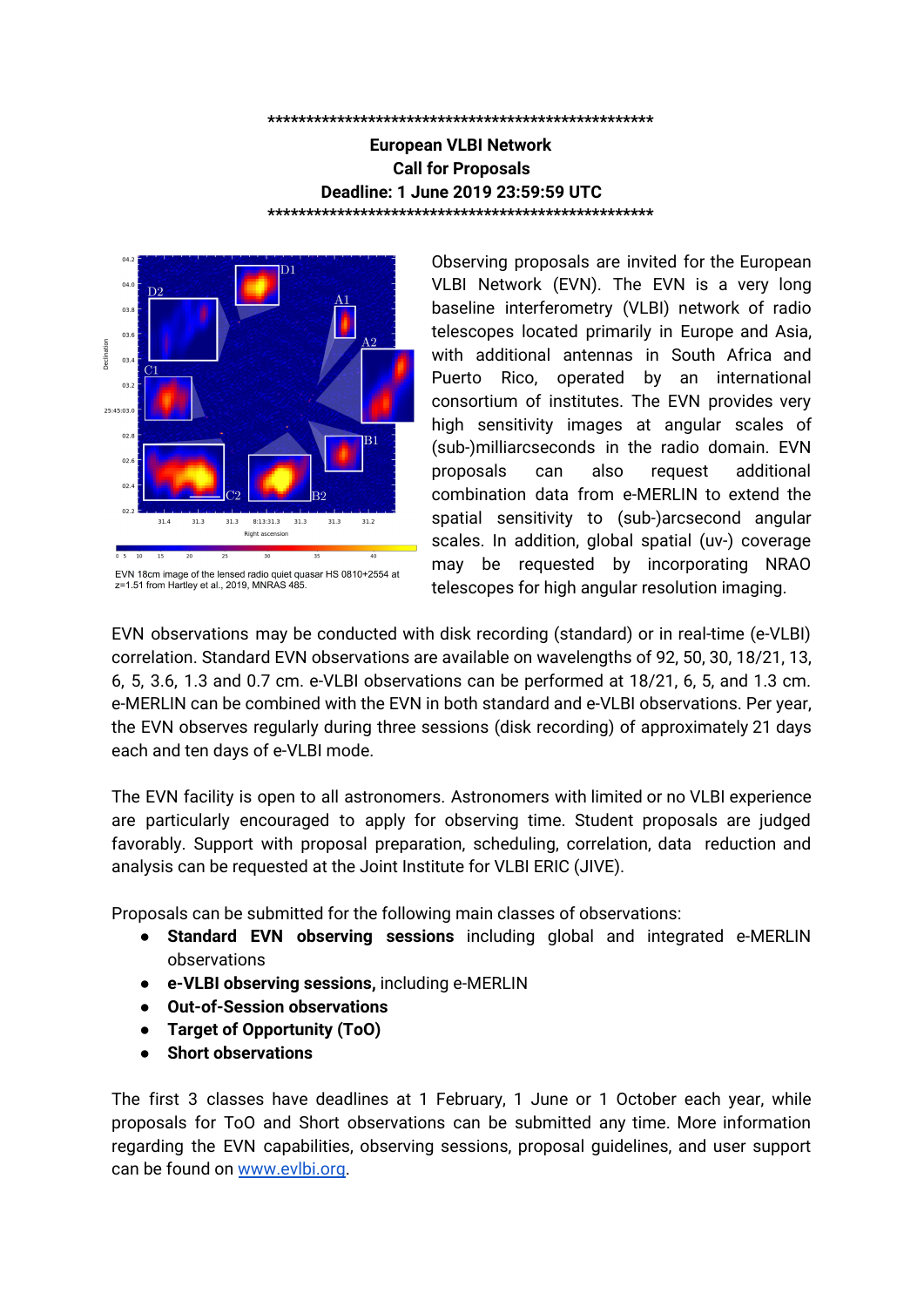The choice of data rate should be clearly justified in the proposal.

### **Upcoming standard EVN observing sessions (disk recording)**

2019 Session 3 Oct 17 - Nov 07 18/21 cm, 6 cm ... 2020 Session 1 Feb 20 - Mar 12 18/21 cm, 6 cm ... 2020 Session 2 May 21- Jun 11 18/21 cm, 6cm ..

Proposals received by 1 June 2019 will be considered for scheduling in Session 3, 2019 or later. Finalisation of the planned observing wavelengths will depend on proposal pressure and grade.

### **Upcoming e-VLBI Observing Sessions (real-time correlation)**

 Sep 17 13:00 UTC - Sep 18 13:00 UTC 18/21 cm, 6 cm, 5 cm, 1.3 cm Oct 15 13:00 UTC - Oct 16 13:00 UTC 18/21 cm, 6 cm, 5 cm, 1.3 cm Nov 12 13:00 UTC - Nov 13 13:00 UTC 18/21 cm, 6 cm, 5 cm, 1.3 cm Dec 03 13:00 UTC - Dec 04 13:00 UTC 18/21 cm, 6 cm, 5 cm, 1.3 cm

Successful proposals with an e-VLBI component submitted by the June 1 deadline will be considered for scheduling in the above e-VLBI sessions starting from 17 September 2019. Note that only one wavelength will be run in each e-VLBI session which will be based on the highest graded proposal.

e-VLBI sessions are intended for rapid response science or science with temporal constraints (transients, astrometry). The request for e-VLBI should be clearly justified in the proposal and if multi-epoch e-VLBI is requested proposals should also indicate the range of temporal cadence the proposal could sustain. Please consult th[e](http://old.evlbi.org/evlbi/e-vlbi_status.html) e-VLBI [website](http://old.evlbi.org/evlbi/e-vlbi_status.html) or the Operational modes section on <http://www.evlbi.org/capabilities> to check for possible updates, and for the available array.

#### **Out-of-Session Observing**

Out-of-Session observing time on user specified dates (up to a maximum of 144 hours/year), is available for both disk recording and e-VLBI modes. Proposals requesting Out-of-Session observing time must provide full scientific (and technical if appropriate) justification as to why observations must be made outside standard sessions.

Out-of-session observing will be scheduled in blocks of no less than 12 hours in duration (although proposals may request shorter observations), and occur no more than 10 times per year. Proposals should specify which dates/GST ranges are being requested and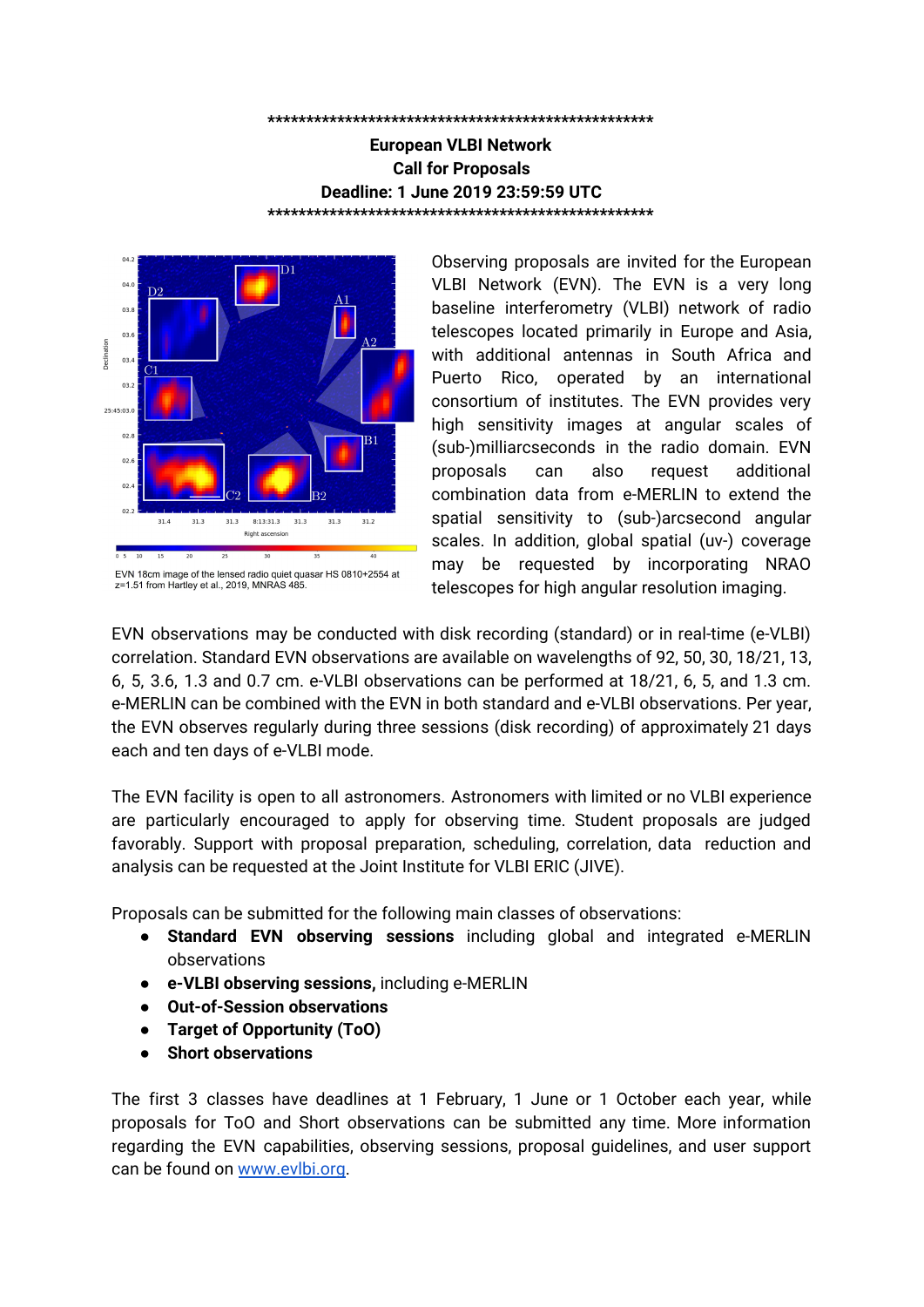indicate the minimum requirement in terms of numbers of telescopes (and any particular telescopes).

Proposals will only be considered for dates occurring after the regular EVN session that follows EVN proposal review.

**Urgent observations requiring much shorter lead times should be submitted as "Target-of-Opportunity" (ToO) proposals.**

# **Availability of EVN Antennas**



Image by Paul Boven (boven@jive.eu). Satellite image: Blue Marble Next Generation, courtesy of Nasa Visible Earth (visibleearth.nasa.gov)

The latest status of the EVN antennas can be consulted on: [http://old.evlbi.org/user\\_guide/EVNstatus.txt](http://old.evlbi.org/user_guide/EVNstatus.txt)

The **Arecibo Observatory** is again available for VLBI observations. However, severe flooding following Hurricane Maria, has caused a deformation of a localised area of the dish affecting its exact sphericity. This has resulted in a drop of Arecibo's high-frequency gain that can be quantified at 18cm as an SEFD of ~3.1-3.5 Jy (cf. an SEFD of ~2.2-2.5 Jy normally expected for zenith angles less than 16 deg) and at 6 cm as an SEFD of ~7.3 Jy (cf. an expected SEFD of ~3.5 Jy between zenith angles 3 and 15 deg). The dish deformation has been surveyed, and the readjustment to return the surface to be truly spherical is expected to be realised in 2019.

The **Tianma 65m telescope** (Tm65), about 6 km away from the 25 m Seshan telescope (Sh). The 2-letter abbreviation for Tm65 telescope is T6. Both of these telescopes can observe at 18, 13, 6, 5, 3.6 and 3.6/13 cm. Tm65 can also observe at 21, 1.3 and 0.7 cm. Tm65 is the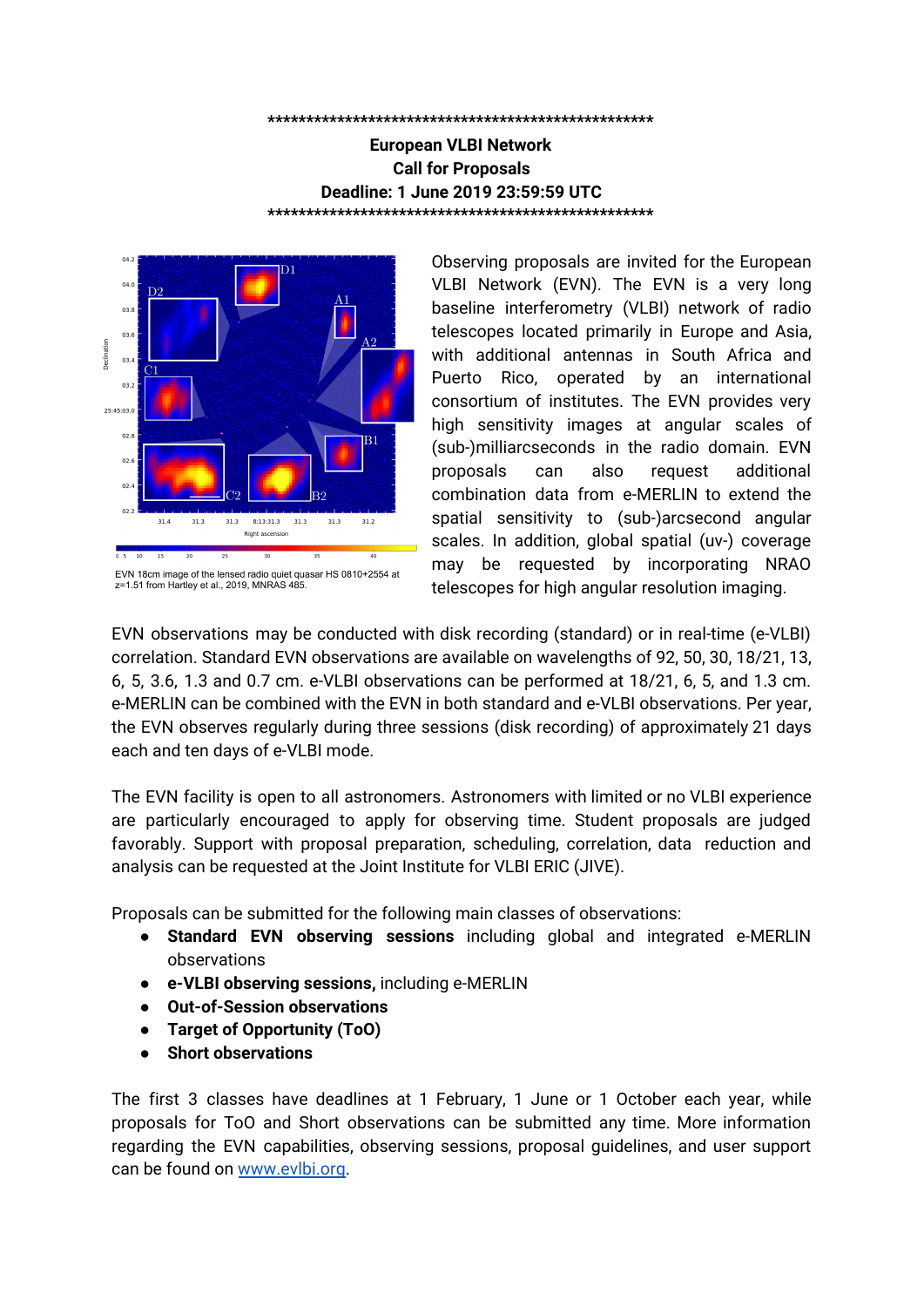default telescope; Sh will be used if the Tm65 is not available for some reason. If you select both, you should also discuss the motivation for the very short baseline in the proposal.

The **Korean VLBI Network** (KVN) is an Associate Member of the EVN. KVN telescopes may be requested for EVN observations at 1.3 cm and 7 mm wavelengths. For more details regarding the KVN, see: [http://radio.kasi.re.kr/kvn/main\\_kvn.php](http://radio.kasi.re.kr/kvn/main_kvn.php)

The **Kunming 40 m telescope**, an affiliated EVN station situated on Phoenix Mountain, about 10 km east of the city of Kunming, China, may be requested (and will participate on a best efforts basis) for EVN disk-recording observations at 13, 6, 5 and 3.6 cm wavelengths.

### **Integration of e-MERLIN Telescopes into the EVN**

Integrated **e-MERLIN + EVN** observations are now available using up to 5 e-MERLIN outstations at 512Mbps; in addition to the selected Jodrell Bank home station. This additional capability provides short-spacing coverage between 11 and 220 km within e-MERLIN together with intermediate and long baselines between e-MERLIN and EVN antennas in both disk-recording and e-VLBI mode.

PIs can request multiple e-MERLIN outstation antennas (all, or a subset of Pi, Da, Kn, De, Cm) in addition to an EVN homestation antenna at JBO (Jb1 or Jb2). Such proposals should clearly indicate that they are e-MERLIN+EVN observing requests and provide clear scientific/technical justification for the inclusion of e-MERLIN telescopes, including why e-MERLIN outstation antennas are required for the science goal delivery. In addition to EVN PC approval, these requests will be forwarded by the EVN to the e-MERLIN TAG for approval of the specific e-MERLIN contribution. For approved



Radio emission from the starburst galaxy Arp 220, illustrating the angular scales covered by EVN+eMERLIN observations, showing the two nuclei of Arp220, dominated by star formation, (e-MERLIN) and the large population of supernovae and supernovae remnants (VLBI). This e-MERLIN (colour), with a resolution of 0.2 arcseconds, and VLBI (contours, visible as dots) at ~1.5 milliarcsecond resolution overlay image shows data presented by Varenius et al., 2014, A&A 593 and Varenius et al., 2019, A&A 632, respectively.

projects e-MERLIN outstation data will then be available for full correlation with other EVN antennas. EVN proposals requesting only Jb1 or Jb2 are still considered as standard EVN proposals and will only require approval by the EVN PC. Full bandwidth e-MERLIN observations will require a separate linked e-MERLIN proposal which should be submitted by the PI to e-MERLIN. For more information see: <http://www.e-merlin.ac.uk/>

For e-MERLIN outstations correlated within the EVN, the maximum bitrate available for each outstation correlation at JIVE (both disk and e-VLBI) is 512Mbps – equivalent to 2 polarizations at 64 MHz bandwidth. Thus the PI may request up to 5 outstation telescopes in dual polarization mode with a bandwidth of 64 MHz per polarization in addition to the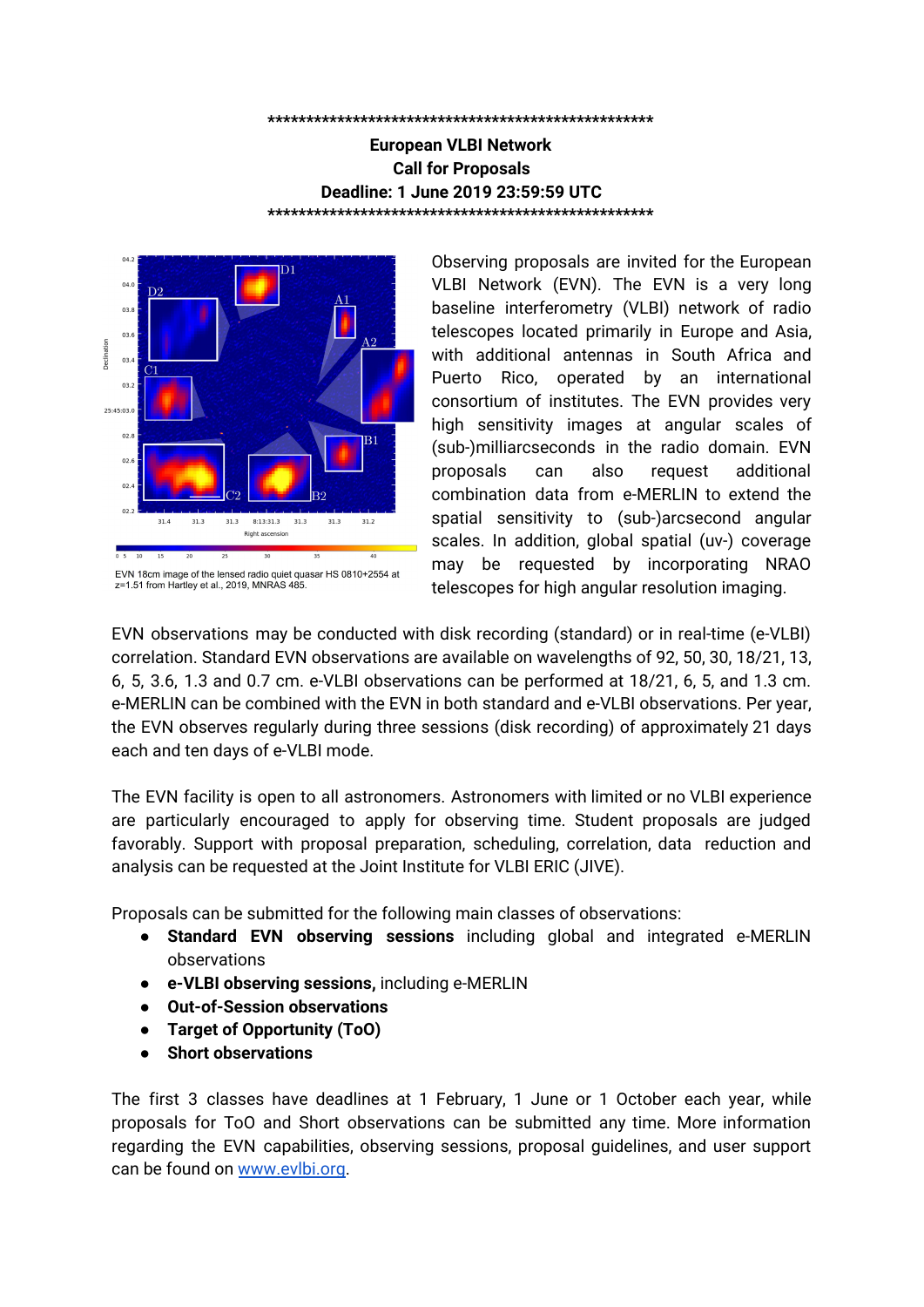e-MERLIN homestation antenna at up to 1 Gbps depending on the observing wavelength (2 polarizations at 128 MHz bandwidth).

For further enquiries regarding e-MERLIN + EVN observations please see the e-MERLIN Contact Web page: <http://www.e-merlin.ac.uk/contact.html> or alternatively email to vlbi@jb.man.ac.uk

# **Global VLBI Proposals**

Global VLBI proposals can be proposed up to 2 Gbps including VLBA, GBT and the JVLA. Global proposals will be forwarded to NRAO automatically and should not be submitted to NRAO separately. Given the constraints in the availability, particularly of the large aperture telescopes in the US, proposers are asked to clearly justify the need for and illustrate the plan of use for these antennae.

The **Green Bank Telescope**, has transitioned into a new partnership arrangement, the Green Bank Observatory (GBO). Time available for global VLBI on the GBT is small (VLBI typically accounts for 10% of Open Skies observing at the GBT), and only the most highly rated proposals across all GBT observation types will be awarded time. Additionally, proposers should be aware that long scheduling blocks (more than 6 hours) will be very difficult to schedule owing to constraints coming from non-NSF GBO partners. Proposers are encouraged to make clear in the technical justification section any constraints about how observing time could be broken into smaller pieces without adversely affecting the proposed science; include information as relevant regarding maximum elapsed time of a split schedule and minimum scheduling block lengths.

Observations using the GBT 6 cm receiver must be taken, correlated, and calibrated in full Stokes mode. Due to the large cross talk between polarisations, only total intensity (Stokes I) data will be usable.

The **Very Long Baseline Array** (VLBA) has no limit to hours spent performing global VLBI. Use of VLBA for Open Skies observing is guided by the scientific merit of the proposal.

The **Karl G. Jansky Very Large Array** (VLA) follows the same model as VLBA in that there are no restrictions on total hours of joint observing time but telescope time access is quite competitive so a good justification is required.

Some modes may require different bandwidth channels at different telescopes, which can be handled by the software correlator (SFXC). JIVE support staff will work with Socorro to assist you during the scheduling process of such observations. Global observations will be correlated at the SFXC correlator at JIVE (default) or at the DiFX correlator in Bonn or at the DiFX correlator in Socorro (if appropriate justification is given in the proposal).